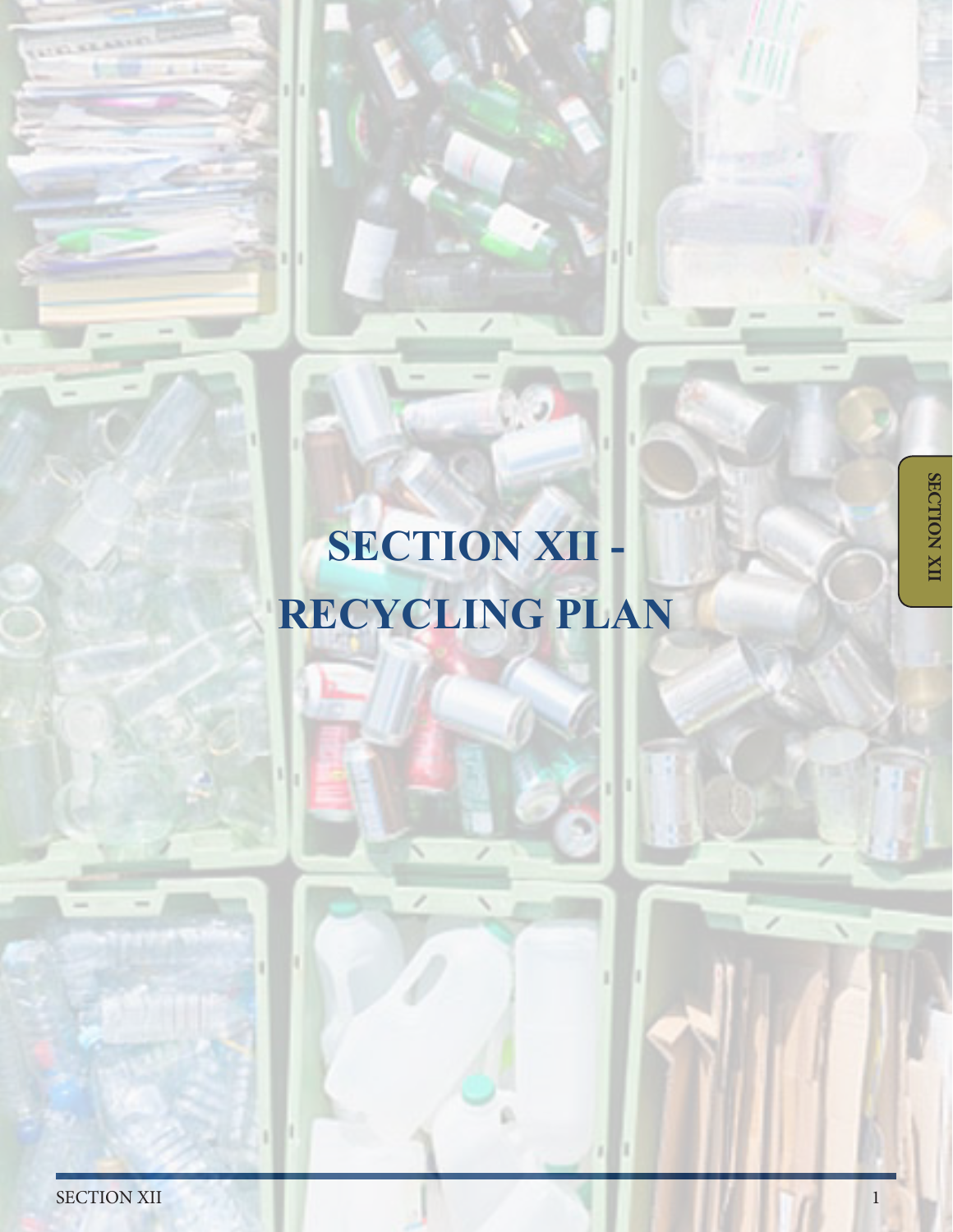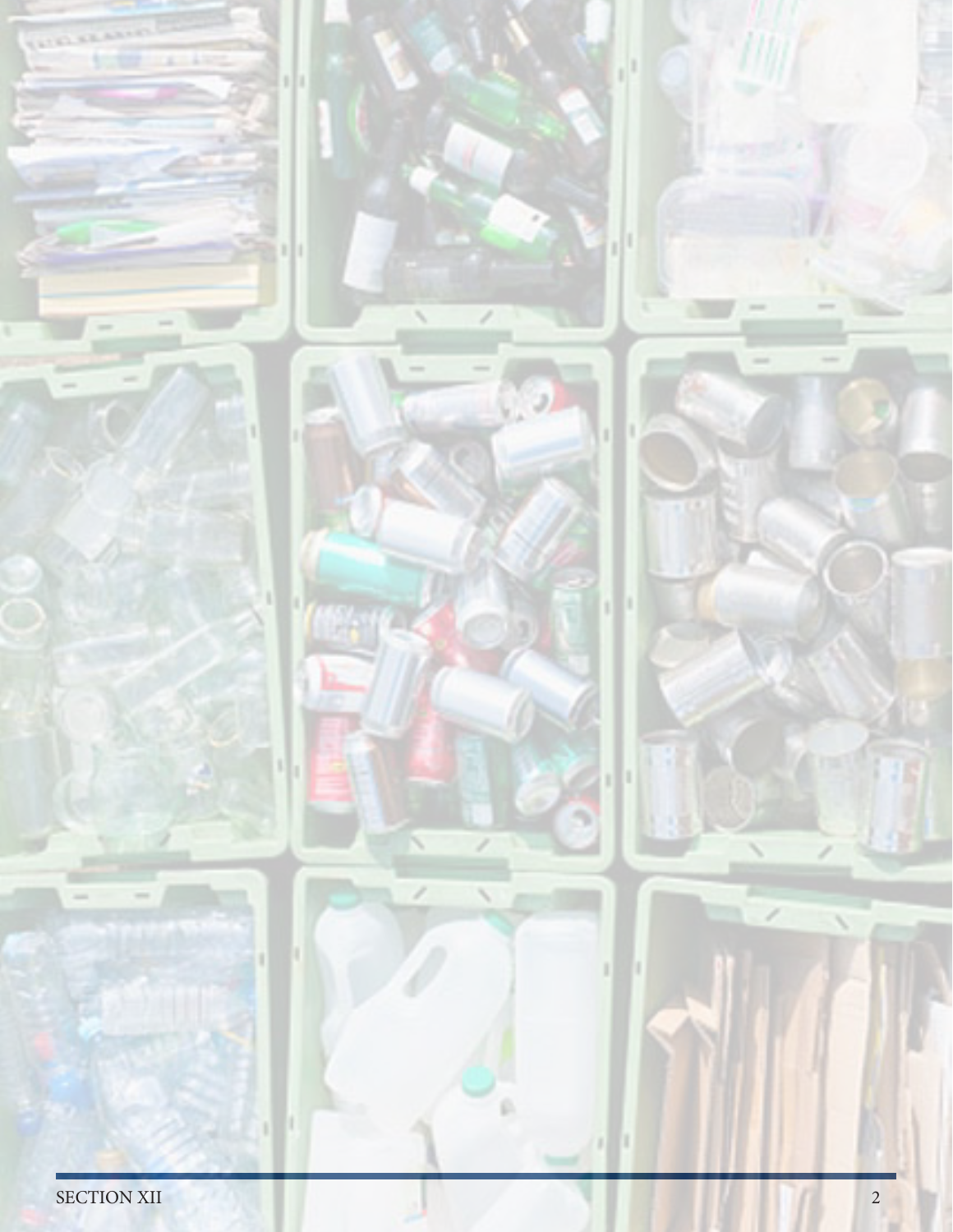## **SECTION XII – RECYCLING PLAN**

Effective recycling is an important factor in improving the environment. The Livingston Township enacted its first recycling ordinance in 1985. There are separate bi-weekly mandatory programs for paper and for many other nonhazardous recyclables described as "mixed". Essex County has a drop-off hazardous waste collection program, and the Township has an electronics drop-off and document shredding program.



All 2007 Master Plan recommendations in regard to recycling have been accomplished.

**The following are additional recommendations:**

| <b>Recommendation:</b> | Continue pursuing recycling grants.                                                                                                                                              |
|------------------------|----------------------------------------------------------------------------------------------------------------------------------------------------------------------------------|
| <b>Recommendation:</b> | The Township should encourage and enforce recycling of<br>demolition debris.                                                                                                     |
| <b>Recommendation:</b> | Business owners should be required to notify employees, and on-<br>site customers about recycling by posting signs in common<br>areas and clearly labeling recycling containers. |
| <b>Recommendation:</b> | The Township and the BID should place standardized and<br>clearly marked containers for recyclables at locations where<br>pedestrians or the users of public facilities gather.  |
| <b>Recommendation:</b> | Foster community partnerships, education, and public<br>information about proper recycling procedures and benefits.                                                              |